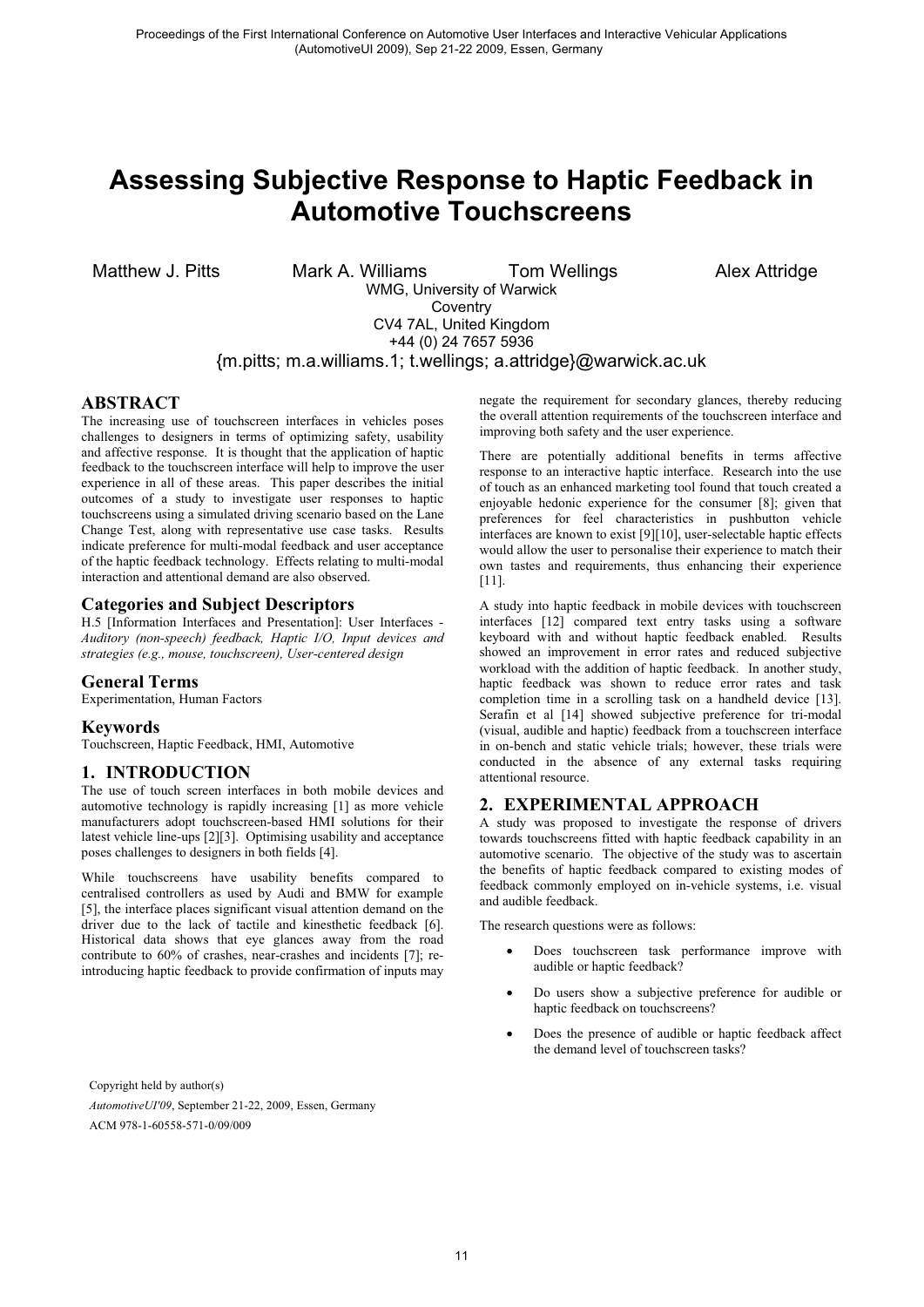- Is there a relative preference for either audible or haptic feedback?

The hypothesis was formed that the presence of haptic feedback would improve both objective and subjective measures of performance and affect.

As the objective of the study focused on in-vehicle touchscreen use, it was important to consider the context of the evaluation. In order to provide a degree of context and to introduce an element of cognitive workload, the evaluation tasks were conducted in a simulated driving environment based on the Lane Change Task software [15].

The driving task requires the user to change lanes on a straight road in response to signs positioned at the side of the road; as the signs are regularly spaced the driver is subject to a constant workload requirement. This approach also allows for collection of data on the performance of the lane change task (e.g. mean lane deviation) which may indicate differences between experimental conditions.



**Figure 1 - Evaluation setup** 

The touchscreen evaluation tasks themselves were based on reallife use cases for an automotive application, described in section 2.3.2. The interface application was designed to log key presses and timings, allowing calculation of error rate and task completion time metrics to evaluate performance across experimental conditions; this approach has previously been used to illustrate benefits of haptic feedback on mobile devices [13].

In addition to the objective metrics described above, users were required to provide subjective measures of task performance and affect following each evaluation stage. This paper will concentrate on the collection and analysis of this subjective information, with further analysis of the objective data remaining as future work.

# **2.1 The Haptic Touchscreen Interface**

The experiments were conducted using a Touchsense 8.4" LCD touchscreen demo unit from Immersion Corporation [16] – this device is supplied pre-fitted with haptic feedback actuators and control hardware and forms the visual and haptic display elements, as well as the touch input device. The graphical interface used for the trials was based on a production vehicle touchscreen GUI and was programmed in Adobe Flash CS3 and ActionScript 3.0. All interface functions were operated with 'pushbutton'-type controls.

# **2.2 Pre-Trial Study**

It was necessary to select one effect for use in the main trial in order to remove effect type as a variable and minimise negative affective responses. A pre-trial desk-top study to determine preference was conducted using 34 respondents from the automotive industry. Of these, 17 (50%) respondents described themselves as 'experts' in touchscreen interface design.

The Touchsense unit features a palette of pre-programmed haptic effects which can be called from software. These are grouped into five types: "Pulse Click", "Crisp Click", "Smooth Click" "Double Click", and "Complex". Effects within the 'Click' groups vary by magnitude and repeat rate, while the "Complex" effects exhibit much wider variations in both magnitude and character; these were therefore excluded from the evaluation. In order to reduce individual differences in touchscreen usage, all respondents were required to operate the screen with their left hand as per an in-car scenario (right-hand drive). Furthermore, respondents wore ear defenders during the evaluation to reduce cross-modal influence from the audible output of the haptic touchscreen actuators.

Respondents were presented with a series of screens, each having five buttons programmed with different feedback stimuli taken from one of the four 'Click' effect groups. The presentation order was randomised to reduce magnitude order effects. The respondent was asked to choose their most preferred 'feel' from the group of five, before moving onto the next screen where they were presented with effects from a different effect group. Once the respondent had chosen their preferred effect from each group, they were presented with a fifth screen comprising their previous preference selections and asked to make a final choice to determine overall preference.



**Figure 2 - Pre-trial interface screenshot** 

The pre-trial study also provided valuable insights into issues surrounding interaction with and implementation of the haptic touchscreen, including effect perceived quality and latency.

The results of the pre-trial indicated a preference for the "Crisp Click" effect type, with 16 of the 34 respondents selecting effects from this group as most preferred (see Figure 3). A binomial test of this result showed significance  $(p<0.05)$ . There was no significant preference for one discrete effect, with three effects receiving similar scores. The effect used for the main study was chosen from these three after discussion within the research group.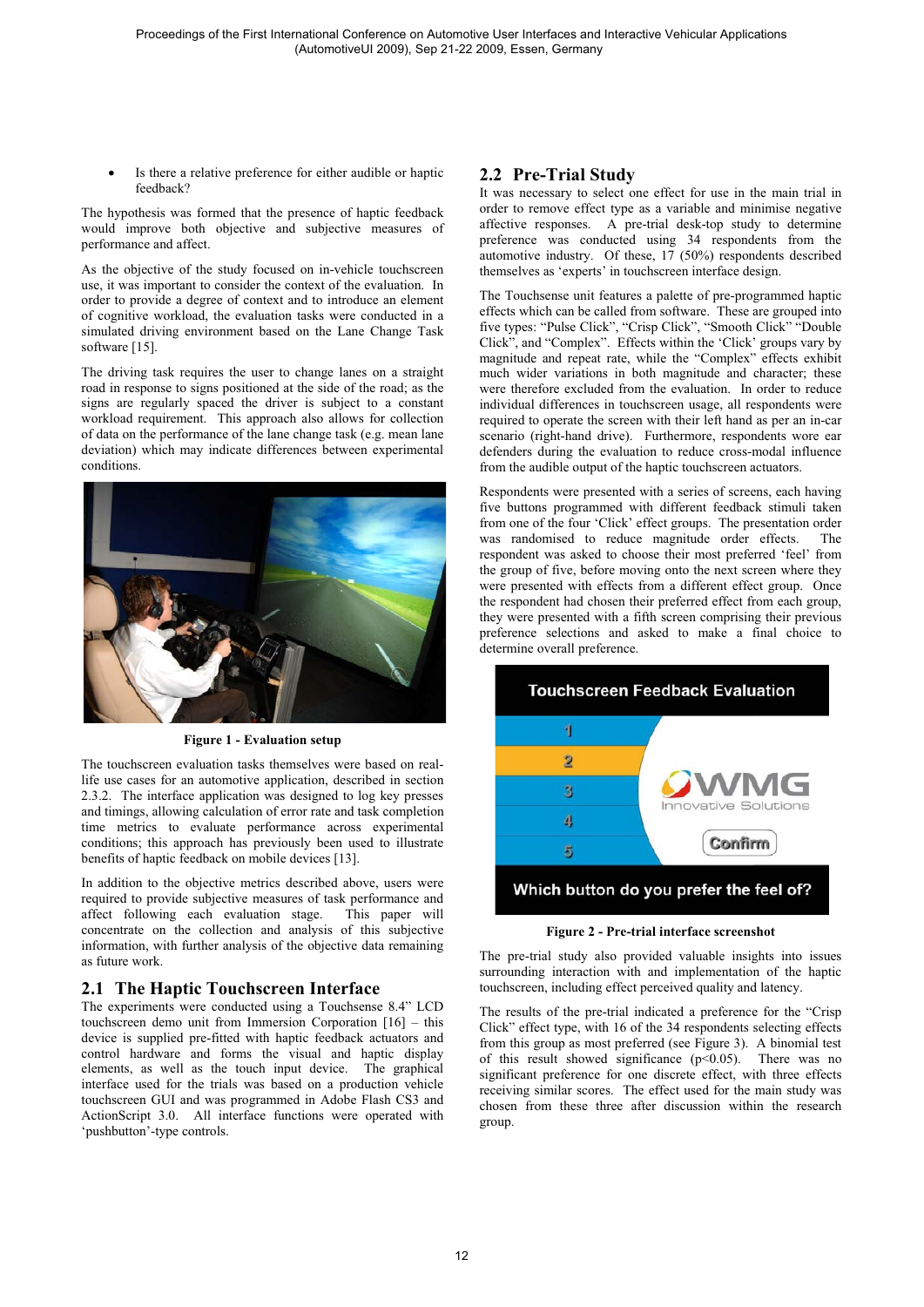

**Figure 3 – Histogram of preferred haptic effect type** 

# **2.3 Main Study**

*2.3.1 Respondent selection* 

A total of 54 respondents participated in the study, with 48 completing the evaluation; six respondents were withdrawn from the study after either showing symptoms of simulator sickness or exhibiting poor driving performance. Selection criteria determined that all respondents were car drivers and had experience of in-car touchscreen use. The demographic breakdown is given in Table 1.

|              |       | Female          | Male  |                        | <b>Totals</b> |                 |
|--------------|-------|-----------------|-------|------------------------|---------------|-----------------|
| Age<br>range | Count | $%$ of<br>Total | Count | $%$ of<br><b>Total</b> | Count         | $%$ of<br>Total |
| $18-25$      | 2     | 4%              | 3     | 6%                     | 5             | 10%             |
| $26 - 35$    | 4     | 8%              | 4     | 8%                     | 8             | 17%             |
| 36-45        | 12    | 25%             | 5     | 10%                    | 17            | 35%             |
| $46 - 55$    | 2     | 4%              | 6     | 13%                    | 8             | 17%             |
| $56+$        | 1     | $2\%$           | 9     | 19%                    | 10            | 21%             |
|              | 21    | 44%             | 27    | 56%                    | 48            | 100%            |

**Table 1 - Respondent demographics** 

There was an exact 50%:50% split between users of portable touchscreen devices (such as handheld navigation units) and factory-installed touchscreen systems.

### *2.3.2 Experiment design*

To test the hypothesis, respondents were presented with a series of use-case trials, based on operations which may be performed on an in-car touchscreen interface. Each set of trials was completed four times, once for each of the following combinations of feedback:

- -Visual feedback only
- -Visual + Audible feedback
- -Visual + Haptic feedback
- -Visual + Audible + Haptic feedback

One haptic feedback effect was used throughout the study to remove feedback type as a factor – this was a 'Crisp Click' type effect chosen based on the results of the pre-trail study. The audible stimulus was the acknowledgement 'beep' used on the touchscreen interface of a production premium saloon.

A screenshot of the evaluation interface is shown in Figure 4. As mentioned previously, the use cases were selected to encompass a range of functionality across the system, including climate control, audio system and telephone tasks, requiring different numbers of button presses and levels of menu navigation. These are summarised in Table 2.



**Figure 4 - Evaluation interface screenshot** 

For each of the feedback states, the use cases were modified where possible to reduce learning effects, for example by requesting a different DAB preset or fan speed setting. The order of presentation of use cases was predetermined, randomised between feedback states. The presentation of feedback states was counterbalanced for presentation order.

#### **Table 2 - Use cases**

| <b>Task</b>                          | <b>Button presses</b><br>required | <b>Menu</b> levels |
|--------------------------------------|-----------------------------------|--------------------|
| Set seat heating/cooling             | 3                                 | $\Omega$           |
| Tune FM radio to given<br>frequency  | 3                                 |                    |
| Select DAB station preset            | 3                                 | 2                  |
| Play track 4 from given<br>CD.       | 7                                 | $\overline{c}$     |
| Set fan speed                        | 4                                 |                    |
| Set climate control to<br>auto/off   | $\overline{2}$                    |                    |
| Dial phone number $\&$<br>start call | 13                                | 1                  |
| Select number from<br>phone book     | 4                                 | 3                  |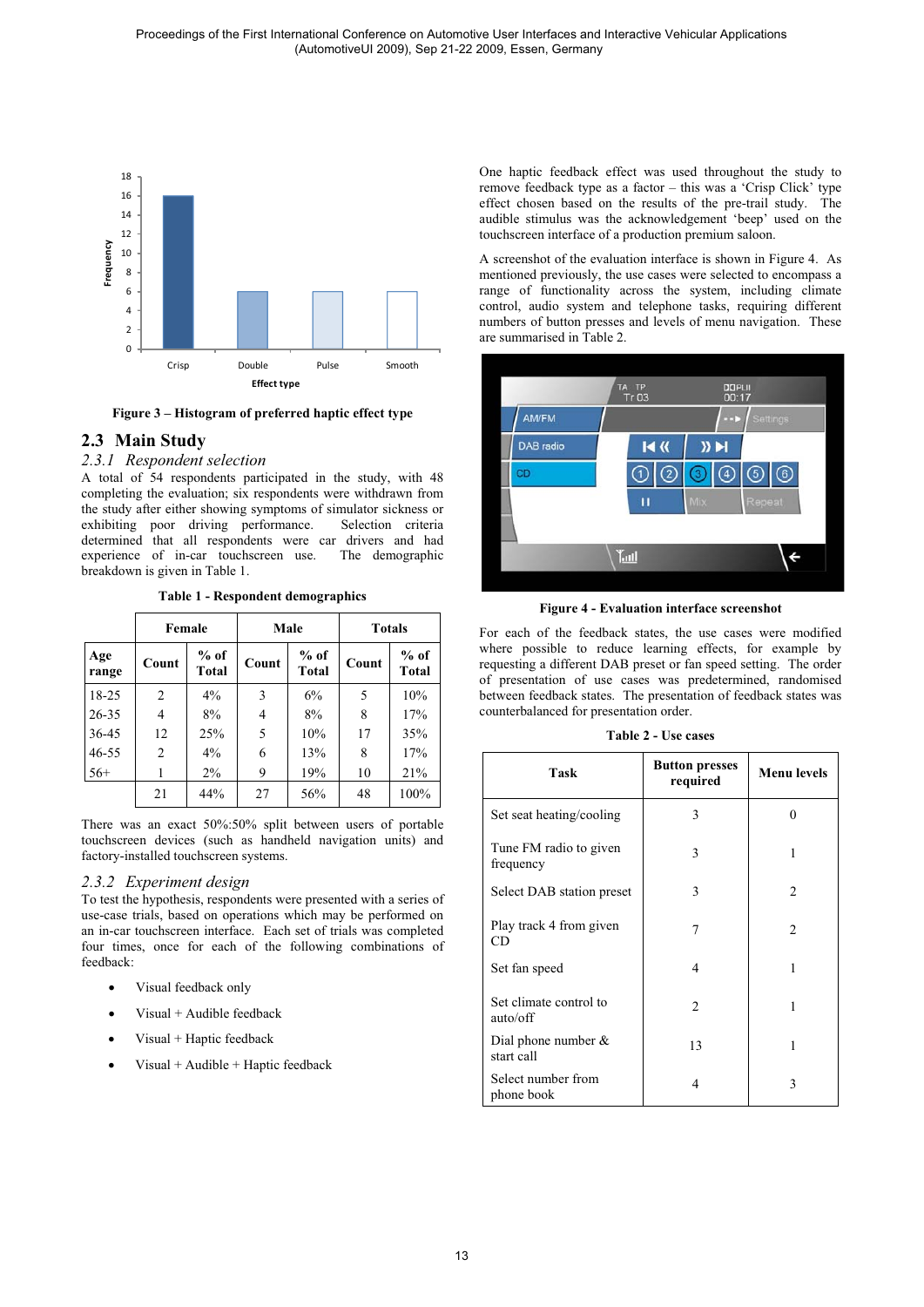#### *2.3.3 Training*

A multi-stage training process was applied prior to the start of the evaluation in order to minimize learning effects. Firstly, respondents were shown a simple interface on the haptic touchscreen consisting of four buttons, each programmed to deliver a different combination of feedback stimuli, as shown in Figure 5. Audible signals were delivered over headphones which also provided acoustic isolation from the audible output of the haptic touchscreen actuators. For the purpose of simplicity, haptic feedback was referred to throughout the experiment as "Touch feedback". Respondents were asked to confirm that they could sense each stimulus, and that they understood the terminology used.



**Figure 5 - Feedback introduction screen** 

Respondents were then introduced to the interface that would be used for the evaluations and instructed as to its functionality. After a period of familiarisation, the respondent was asked to demonstrate the completion of each of the use cases involved in the task.

Once familiar with the evaluation interface, the respondent was introduced to the driving task. The respondent was given instruction on the operation of the driving simulator, then asked to undertake a trial run. Additional instruction was provided for the initial part of the run until driving performance was deemed satisfactory. Due to the basic nature of the driving task the majority of respondents reached this status early in the trial run. The final stage of the learning process was to undertake a mock evaluation, whereby the respondent was required to operate the touchscreen while performing the driving task. Use cases were selected at random and instructions given verbally over the headphones.

## *2.3.4 Questionnaire design*

Following each set of evaluations, respondents' subjective impressions were recorded using a questionnaire. Three types of rating scale were used [17]:

- - 9-point hedonic rating scale - used to assess the overall liking for touchscreen use
- - 9-point rating scale with verbal anchors at end and midpoints. This rating scale was used to assess usability elements of the task: confidence in choice, difficulty of

operation while driving, interference with the driving task. For the trials including haptic feedback, additional questions were included on feedback realism (compared to real switch) and strength of the feedback stimulus

- 5-point Likert scale. This method was used to assess impressions of the technology concept across the different feedback states.

At the end of the evaluation, an additional questionnaire was presented. This consisted of two sections: in the first, respondents were asked to indicate their most and least preferred feedback combinations. The second section contained two questions aimed to assess the level of acceptance of haptic touchscreens, using a five-point Likert scale to measure the level of agreement with the statements: "Touch feedback makes the touchscreen more pleasurable to use"; and "Touch feedback makes the touchscreen easier to use"

## **3. Results**

Of the 48 respondents who completed the study, five indicated in post-completion comments that they were not able to feel the haptic feedback stimulus; these respondents' data were therefore excluded from the analysis on the basis of their responses being unreliable. A further three respondents displayed extreme outliers in their responses and were also removed from the analysis.

Data from the remaining 40 participants was analysed to determine statistical significance across feedback types using the non-parametric Friedman's test. The paired Wilcoxon signedranks test with Bonferroni correction is used to determine posthoc pair-wise significance at the 95% family-wise confidence level ( $p_{\text{crit}} = 0.0085$ ).

A selection of findings from the analysis is shown below.

Figure 6 shows the mean hedonic rating for each feedback state. There is a clear trend for improved rating with multi-modal feedback which is shown to be significant ( $p \le 0.001$ ). The mean score of 6.00 for 'Visual only' feedback corresponds to the rating 'Like slightly' on the hedonic scale, while the mean value of 7.60 for the 'Visual + Audible + Haptic' state lies between the anchor points 'Like slightly' and 'Like very much'.



**Figure 6 - Mean hedonic rating scores for each feedback combination. Sample size = 40** 

Post-hoc tests indicate that hedonic rating is improved from the 'Visual only' state with the addition of audible or combined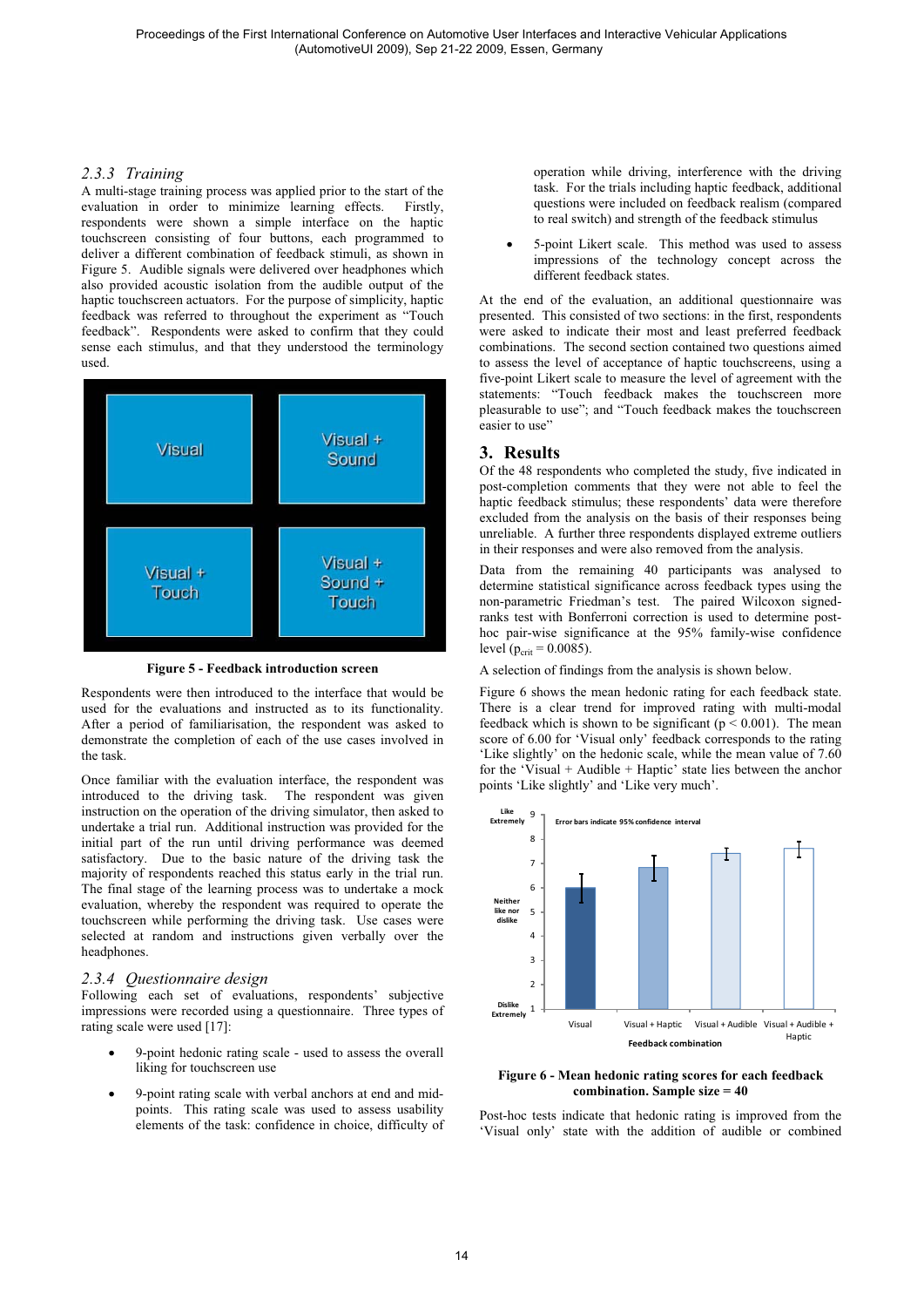audible and haptic feedback and that 'Visual + Audible' feedback shows an improvement over 'Visual + Haptic' (Table 3).

**Table 3 - Mean scores, standard deviation and Wilcoxon Signed Rank pair-wise p-values for Q1: Hedonic Rating. Sample size = 40**

|           |      | VH   | VA   | VAH  |
|-----------|------|------|------|------|
| Mean      | 6.00 | 6.83 | 7.40 | 7.60 |
| <b>SD</b> | 1.91 | 1.66 | 0.78 | 1.08 |

**Pair-wise p-values**

|     | VН    | VA       | VAH      |
|-----|-------|----------|----------|
| ۲Z  | >0.05 | $0.0001$ | < 0.0001 |
| VH  |       | 0.0009   | 0.0136   |
| VA  |       |          | >0.05    |
| VAH |       |          |          |

 $P_{\text{crit}} = 0.0085$  (Family-wise  $\alpha = 0.05$ , 2-sided test)

Values in bold are significant

The trend across feedback types is repeated for confidence rating (Figure 7), with the 'Visual only' state attracting the lowest mean score and 'Visual + Audible + Haptic' the highest: a mean of  $7.00$ , which lies between 'Moderately' and 'Extremely confident' on the rating scale. Differences across feedback states were shown to be significant ( $p < 0.001$ ), with post-hoc tests showing improved confidence from the 'Visual only' state with the addition of audible or combined audible and haptic feedback, and improvement from the 'Visual + Haptic' state with the addition of audible feedback (Table 4).



**Figure 7 - Mean confidence rating scores for each feedback combination. Sample size = 40** 

| Table 4 - Mean scores, standard deviation and Wilcoxon      |
|-------------------------------------------------------------|
| Signed Rank pair-wise p-values for Q2: Confidence in button |
| press. Sample size $= 40$                                   |

|  |  | <b>Mean and Standard Deviation</b> |
|--|--|------------------------------------|
|--|--|------------------------------------|

|           |      | VН   | VA   | VAH  |
|-----------|------|------|------|------|
| Mean      | 4.48 | 5.70 | 6.58 | 7.00 |
| <b>SD</b> | 2.06 | 2.14 | 1.95 | 1.80 |

**Pair-wise p-values**

|     | к, | VH     | VA     | VAH      |
|-----|----|--------|--------|----------|
|     |    | 0.0099 | 0.0002 | < 0.0001 |
| VH  |    |        | >0.05  | 0.0030   |
| VA  |    |        |        | >0.05    |
| VAH |    |        |        |          |

 $P_{\text{crit}} = 0.0085$  (Family-wise  $\alpha = 0.05$ , 2-sided test)

#### Values in bold are significant

Ratings of touchscreen task difficulty show a small but significant difference across feedback states ( $p < 0.05$ ), with means ranging from 4.00 for 'Visual only' to  $4.98$  for 'Visual + Audible + Haptic' – an increase of only one scale point with the addition of multimodal feedback. Increases in standard deviation for Increases in standard deviation for multimodal feedback states suggest that some respondents found the touchscreen tasks consistently difficult and did not realise benefits from multimodal feedback. Post-hoc analysis showed significant differences for the 'Visual / Visual + Audible' and 'Visual / Visual + Audible + Haptic' pairs only. Rating scores for 'Interference with the driving task' follow the same pattern of mean scores and significant differences, with the highest mean rating of 4.40 for 'Visual + Audible + Haptic' indicating a 'more than moderate' level of interference.



**Figure 8 - Mean difficulty rating scores for each feedback combination. Sample size = 40**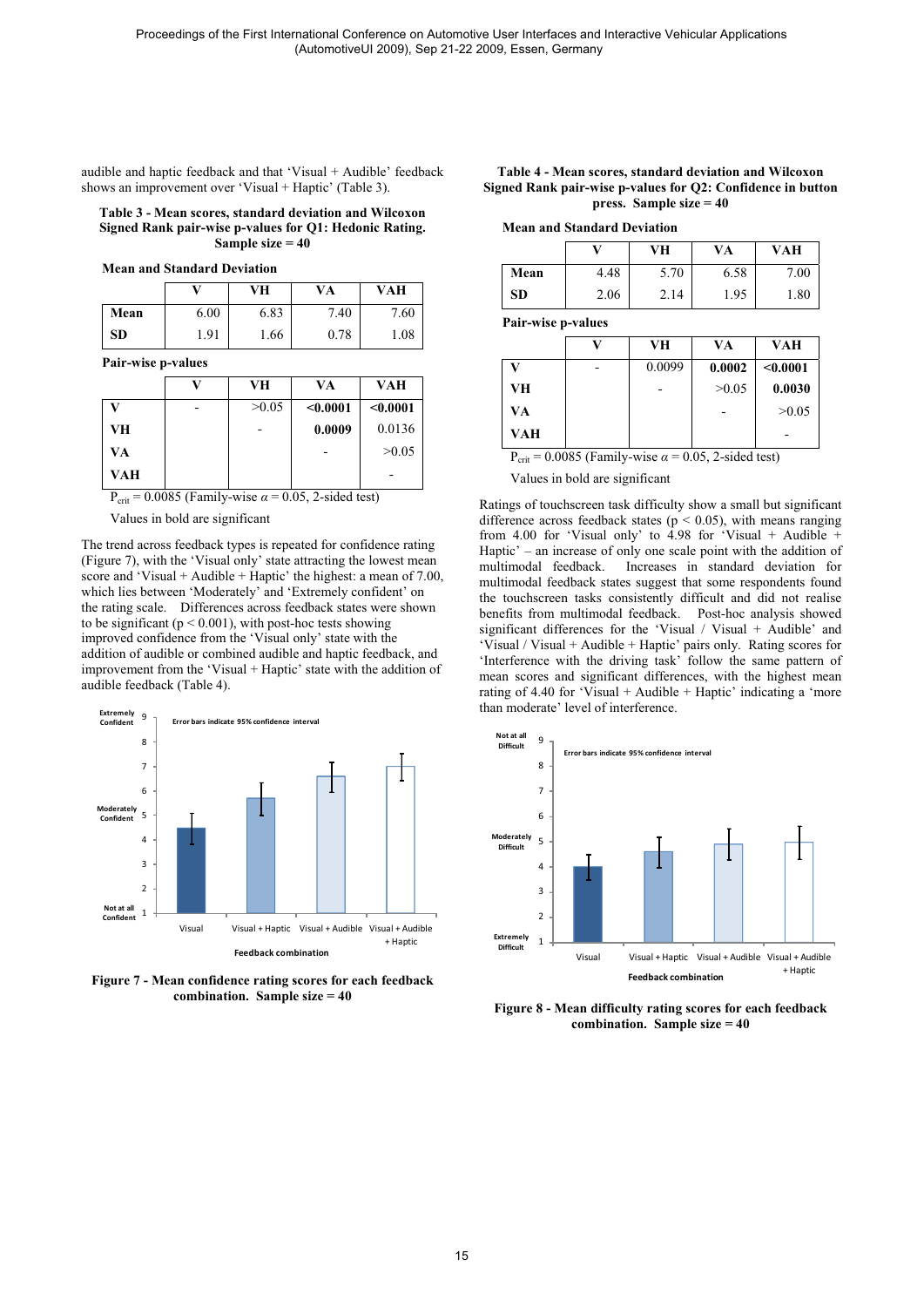#### **Table 5 - Mean scores, standard deviation and Wilcoxon Signed Rank pair-wise P-values for Q3: Difficulty in operating touchscreen while driving. Sample size = 40**

**Mean and Standard Deviation**

|           |      | VH   | VA   | VAH  |
|-----------|------|------|------|------|
| Mean      | 4.00 | 4.60 | 4.90 | 4.98 |
| <b>SD</b> | 1.63 | 1.96 | 2.00 | 2.13 |

**Pair-wise p-values**

|                  |                         | VH    | VA         | <b>VAH</b> |
|------------------|-------------------------|-------|------------|------------|
| v                |                         | >0.05 | 0.0044     | 0.0043     |
| VH               |                         |       | >0.05      | >0.05      |
| VA               |                         |       |            | >0.05      |
| VAH              |                         |       |            |            |
| $-$<br>- - - - - | $\sim$ $\sim$<br>$\sim$ |       | .<br>- - - |            |

 $P_{\text{crit}} = 0.0085$  (Family-wise  $\alpha = 0.05$ , 2-sided test)

Values in bold are significant

The reported strength of the haptic feedback stimulus also showed significant differences in mean rating with and without audible feedback ( $p < 0.001$ ), indicating that the haptic effect was perceived as 'more strong' in the presence of audible feedback. This suggests a multi-modal effect whereby the presence of the audible feedback reinforces the perception of the haptic stimulus. The mean rating of 3.51 for 'Visual + Haptic' indicates that, on average, the strength of the haptic effect was less than optimal, as a score of 5 indicates 'Just right'. Note the smaller sample size of 35, due to this question being added part way into the study.





While previous results do not indicate significant benefits for the addition of haptic feedback, alternative measures show user acceptance of the technology. Figure 10 shows the number of times each effect state was chosen as most or least preferred, with the least preferred choices shown as negative. A clear preference for combined visual, audible and haptic feedback can be seen, with 24 choices from 40 respondents – double that of the 'Visual + Audible' state; indicating that haptic feedback is seen as desirable by the user.



#### **Figure 10 - Histogram of most/least preferred feedback state. Most preferred shown as positive, least preferred shown as negative. Sample size = 40**

Further evidence for acceptance of haptic feedback is given by the responses to the questions 'Touch feedback makes the touchscreen more pleasurable to use' and 'Touch feedback makes the touchscreen easier to use'. The mean scores for these questions are 4.14 and 4.34, where a score of 4 corresponds to 'Agree' on the Likert scale.

#### **3.1 Order effects**

Results for questions relating to hedonic rating, touchscreen task difficulty and driving task interference were each analysed for differences due to the order of presentation of the feedback states using the Friedman's test ( $\alpha = 0.05$ ). A significant order effect was found for driving task interference ( $p < 0.001$ ), indicating that participants experienced less interference with the driving task when operating the touchscreen as the study progressed. Figure 11 shows the variation in mean interference rating with presentation order.



 **Figure 11 – Variation in mean interference rating with presentation order. Sample size = 40**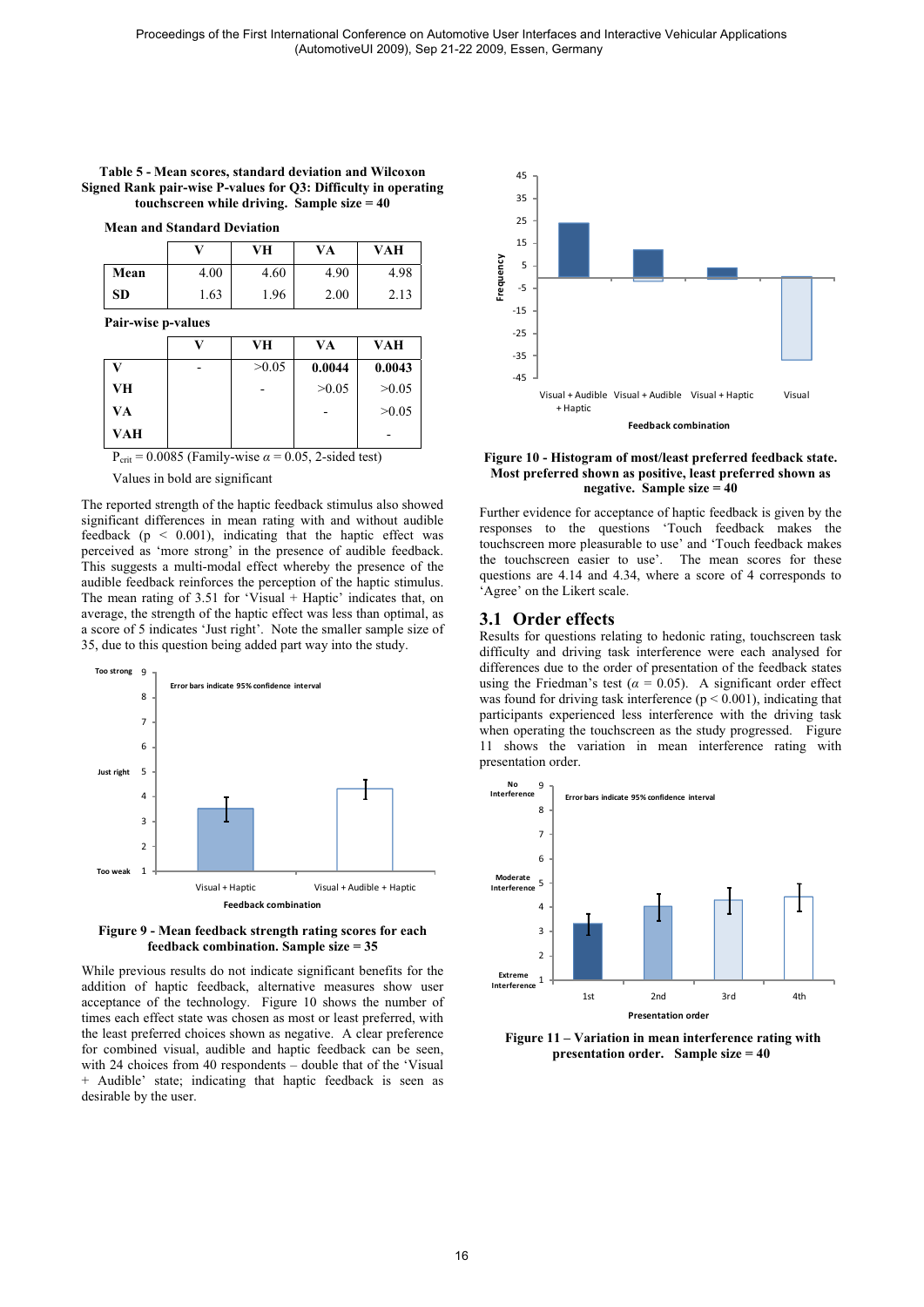## **4. Discussion**

Hedonic ratings scores indicate a preference for tri-modal feedback, showing a trend across feedback states which is repeated for ratings of confidence. While combined visual, audible and haptic feedback attracts the highest mean scores, no significant differences are shown for the addition of haptic feedback to other feedback states. This concurs with the findings of Serafin et al [14], which indicated preference for "enhanced" (multi-modal) feedback.

Alternative measures were also used to assess users' affective response to haptic feedback. Combined visual, audible and haptic feedback was chosen as 'most preferred' by 24 of 40 respondents, double that of 'Visual + Audible'. This, along with results indicating that users 'agree' that haptic feedback makes the touchscreen both easier and more pleasurable to use indicate strong user acceptance of the technology. Kern et al [18] found that, while tactile feedback did not show benefits in driving performance, anecdotal evidence from participant comments suggested strong liking for combined audible and tactile feedback, citing advantage gained from reinforcement of perception of the signal when received simultaneously in two modalities.

Looking at the results for the 'Haptic feedback strength' question suggests that, when experienced without its audible counterpart, the haptic feedback stimulus was not sufficiently strong to provide a positive confirmation to the respondent. The haptic effect chosen was selected on the basis of a pre-study trial involving expert and non-expert users; one might assume that this process would reject effects that are 'Too weak'. Indeed, all respondents in the main trial confirmed that they could perceive the haptic feedback during the learning phase. However, a number of respondents also indicated that they had difficulty feeling the feedback during the evaluation tasks. The suggestion is therefore that simultaneous performance of the driving and touchscreen tasks imposes an attentional load which reduces the respondent's ability to perceive haptic stimuli – this agrees with by Leung et al [19], who observed similar differences in haptic sensitivity when participants were distracted.

Previous discussions with applications engineers have highlighted the potential for tuning haptic stimuli to account for background (vibration) noise in the vehicle environment, but the effect of attentional demand had not been discussed. The ability to tune effect magnitude would also compensate for individual differences in sensitivity to haptic stimuli, as well as allowing a user to tune the device to suit their personal preferences, thus maximising the affective benefits of a tactile interface discussed earlier.

The difference in rating for perceived haptic effect strength in the presence of the audible stimulus also suggests a multi-modal interaction effect. An interesting avenue of further study would be variations in perception of haptic effects with age; while vibrotactile sensitivity in the hand is known to decrease in older adults in a similar way to visual and auditory acuity [20], multimodal stimuli have been shown to restore response times of older participants to those demonstrated by young subjects for single stimuli, suggesting that multi-modal feedback can compensate for age-related sensory degradation [21]. Unfortunately it was not possible to draw significant conclusions on age-related sensitivity effects from the study data.

Care was taken with to minimise effects of presentation order, through a counterbalanced experiment design and a multi-stage pre-trial training process. Analysis of order effects indicated that, while presentation order has no effect of hedonic rating or touchscreen task difficulty, there was a significant effect on interference with the driving task over the duration of the study, with the level of interference becoming lower as the study progressed. As the perceived difficulty of the touchscreen task was constant throughout (no significant order effect), it may be assumed that the perceived demands of concurrent performance of the touchscreen and driving tasks diminished as the study progressed. Additional training or practice time may have reduced this effect, although it may also be the case that the nature of the driving task was also a factor; the fact that the highest mean score achieved for the interference measure indicated a 'more than moderate' level of interference suggests that the demands of the combined tasks was relatively high.

A total of 8 respondents were rejected from the analysis due to unreliable responses. It is valid to question the effect that this may have on the balance of the experiment. Again, order effect analysis on the reduced data set showed no significant effect on hedonic or confidence rating, suggesting that removal of these data was not detrimental.

### **5. Conclusions**

Results indicated a preference for multi-modal feedback over visual feedback only. Measures of hedonic rating and confidence did not show significant improvements with the addition of haptic feedback; however, the combination of visual, audible and haptic feedback consistently attracted the highest ratings – this combination was chosen as 'most preferred' by twice as many respondents as 'Visual + Audible'. Furthermore, respondents 'Agree' that haptic feedback makes the touchscreen interface both easier and more pleasurable to use. Differences in the perceived haptic effect strength with and without the addition of audible feedback indicate multi-modal interaction effects, while reported issues with sensitivity whilst engaged in the driving task suggest an effect on feedback perception caused by attentional load.

### **5.1 Further work**

Analysis of the subjective data from this study has yielded some interesting results with respect to affective response to haptic touchscreen technology. Further insight will be gained from analysis of the objective data also gathered during the experiment, which will illustrate the relationship between task performance and affective response.

A follow-up study using an improved driving simulator environment is scheduled for summer 2009. This will allow the validation of existing experimental results and allow hypotheses bases on anecdotal findings of this research to be tested. Furthermore, this presents to opportunity to employ additional objective measures such as eyes-off-the-road time.

### **6. Acknowledgements**

The authors would like to thank Dr. Carl Pickering and colleagues at Jaguar Land Rover Research for their technical support and input into this study. This research was funded by EPSRC and was conducted under the Warwick Innovative Manufacturing Research Centre (WIMRC) project "Designing the next generation of HMI for Future Intelligent Vehicles".